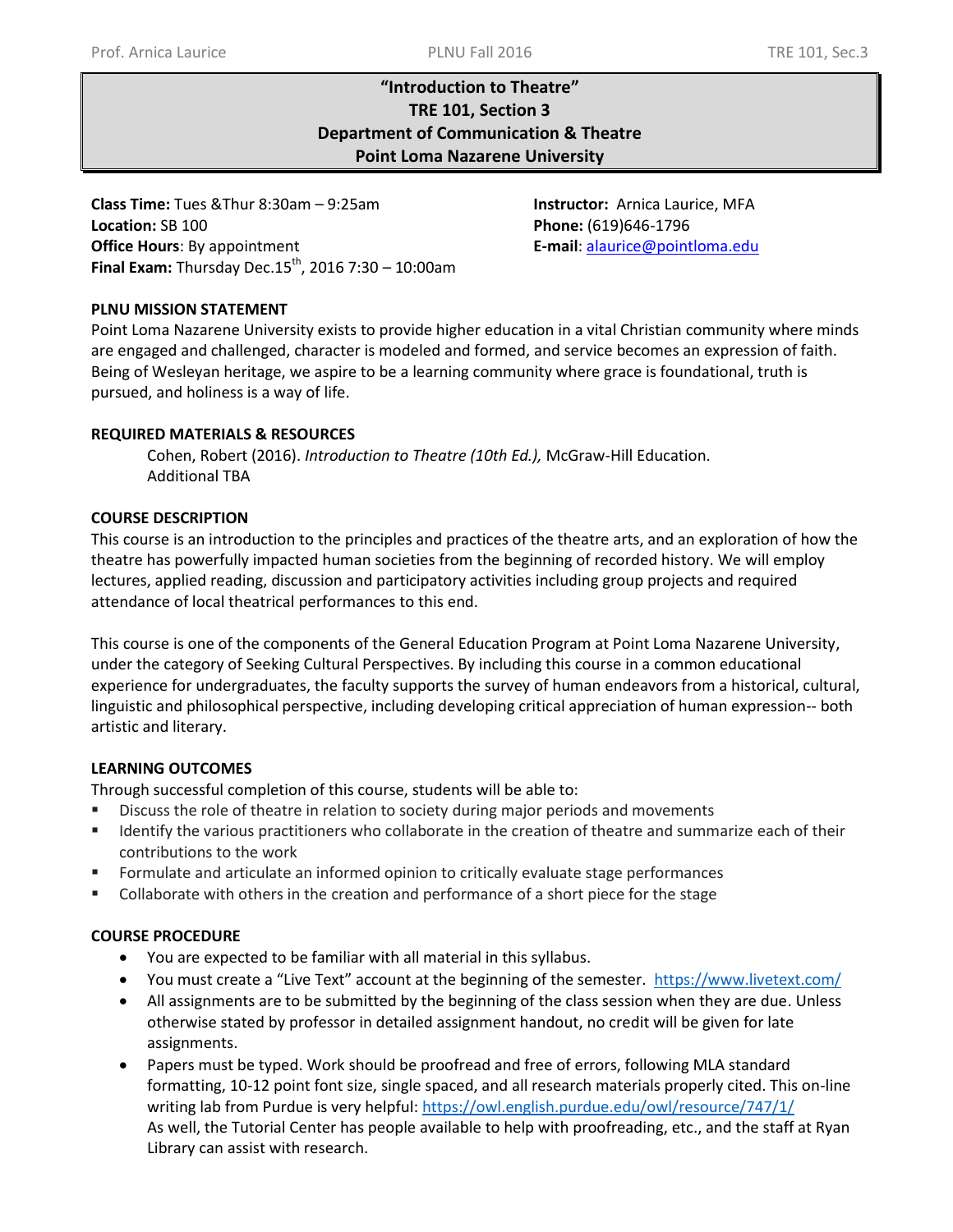### **CLASS ASSIGNMENTS & GRADING BREAKDOWN**

Your grade for the course will be based on the following breakdown:

| 30% | <b>Class Preparation</b>  | Short assignments, pop quizzes and discussions on Canvas     |
|-----|---------------------------|--------------------------------------------------------------|
|     |                           | will be used to engage with assigned readings and promote    |
|     |                           | greater student involvement in classroom learning.           |
| 20% | Play Attendance & Reviews | Students will be required to attend and submit written       |
|     |                           | reviews for two live theatre productions, chosen from a      |
|     |                           | short-list of approved productions which will be provided    |
|     |                           | by the instructor. More detailed information will be         |
|     |                           | provided in class.                                           |
| 25% | <b>SceneFest</b>          | In groups, students will prepare, rehearse and present a     |
|     |                           | short dramatic performance for the class. Students will      |
|     |                           | practice the various "jobs" of theatre: writing, directing,  |
|     |                           | scenic & costume design, as well as acting. More detailed    |
|     |                           | information will be provided in class.                       |
| 25% | Final Research Paper      | A final research paper will be submitted in lieu of an exam. |
|     |                           | Students will explore in more depth an aspect of theatre     |
|     |                           | that has piqued their interest. A list of suggested topics,  |
|     |                           | rubric and more detailed information will be provided in     |
|     |                           | class.                                                       |

## **ASSESSMENT & GRADING**

### **According to PLNU policy, the Grade Scale is as follows: (% to Letter):**

| $93-100\% = A$    | $73-76\% = C$   |
|-------------------|-----------------|
| $90-92\% = A$     | $70-72\% = C$   |
| $87-89\% = B+$    | $67-69\% = D+$  |
| $83 - 86\% = B$   | $63 - 66\% = D$ |
| $80 - 82\% = B$   | $60-62\% = D$   |
| $77 - 79\% = C +$ | $0-59\% = F$    |

### **ATTENDANCE AND PARTICIPATION**

Regular and punctual attendance at all classes is considered essential to optimum academic achievement. You are expected to attend each class session and participate in a positive manner. Distracting or disrespectful behavior will not be tolerated and may result in removal from the classroom and significantly affect your final grade.

Being on time and ready at the start of class is important not only to your instructor but to your fellow student. If you are late, please enter the classroom quietly. If you are late on a presentation day, you may not enter the class while a presentation is in progress.

Excused absences (University-sponsored sports, forensics or other activities) need to be brought to the instructor's attention in writing before the day(s) you will be absent. Any absences, excused or otherwise, mean you are responsible for finding out what you have missed, including any assignments that may be due before your next class. If absence is scheduled for the same time as you are scheduled for a presentation or exam, it is up to you to notify the instructor well in advance in order to coordinate alternative arrangements.

If you are absent from more than 10% of class meetings, the instructor has the option of filing a written report that may result in de-enrollment. If the absences exceed 20%, you may be de-enrolled without notice. See [Class Attendance](http://catalog.pointloma.edu/content.php?catoid=18&navoid=1278) under Academic Policies in the undergraduate academic catalog. If the date of de-enrollment is past the last date to withdraw from a class, you will be assigned a grade of W or WF consistent with university policy in the grading section of the catalog.